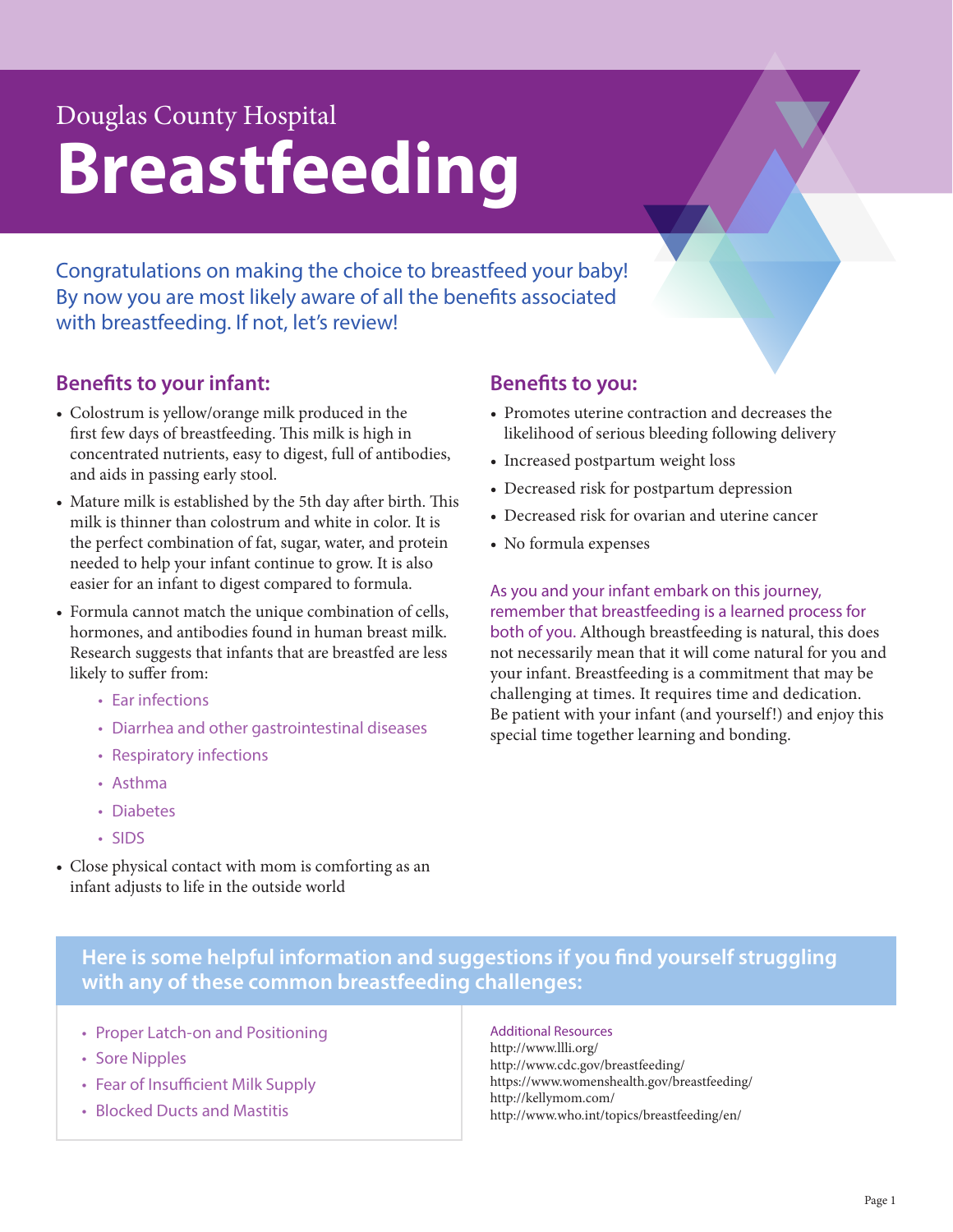## **Proper Latch-on and Positioning**

Getting your baby to latch-on is considered one of the most important steps in successful breastfeeding. There are many things that you can do to help with a good latch and successful breastfeeding. Before having your baby latch-on it is important to remember that your own comfort is necessary. You will be breastfeeding a lot in the first few weeks with your new baby; you are more likely to have an enjoyable and successful breastfeeding experience if you are comfortable. So find a comfortable spot and get some pillows to help with positioning and enjoy. It is also good to remember that your baby can sense your emotions and mood while breastfeeding. If you feel yourself getting frustrated and tensing up, try some therapeutic breathing and relax! Once you feel you are comfortable and as relaxed as possible then you choose a position for feeding and have your baby latch-on. Do not let your baby latch-on to just your nipple this will lead to increased soreness and less effective feeding, make sure that your baby opens their mouth wide enough to get a good amount of your areolar tissue.



Additional information on this topic: https://www.womenshealth.gov/breastfeeding/learning-to-breastfeed/#i http://www.llli.org/faq/positioning.html

## **Sore Nipples**

There is no denying that sore nipples discourage many women from breastfeeding. You should expect some tenderness by the second to third day of breastfeeding. However this should resolve in 7 to 10 days.

### • The source of continued sore nipples can be a few different things:

- Cracking of the skin from dry tissue
- Improper positioning and latch-on
- Improper breaking of suction after feedings
- What you can do:
	- Proper positioning and latch-on
	- Proper breaking of suction before removing your baby from your breast
	- Clean and dry your breast after feedings
	- Apply some expressed breast milk to areolar after feedings and let dry
	- Wear breast shells to protect tender skin
	- Ask your provider about Lanolin cream for sore and cracked nipples

Breastfeeding should be an enjoyable bonding time between you and your baby. Breastfeeding should not be painful. If you continue to experience discomfort after trying these troubleshooting options please consult your provider or lactation consultant.

### Additional information on this topic:

http://www.llli.org/faq/heal.html http://kellymom.com/bf/concerns/mother/nipplehealing/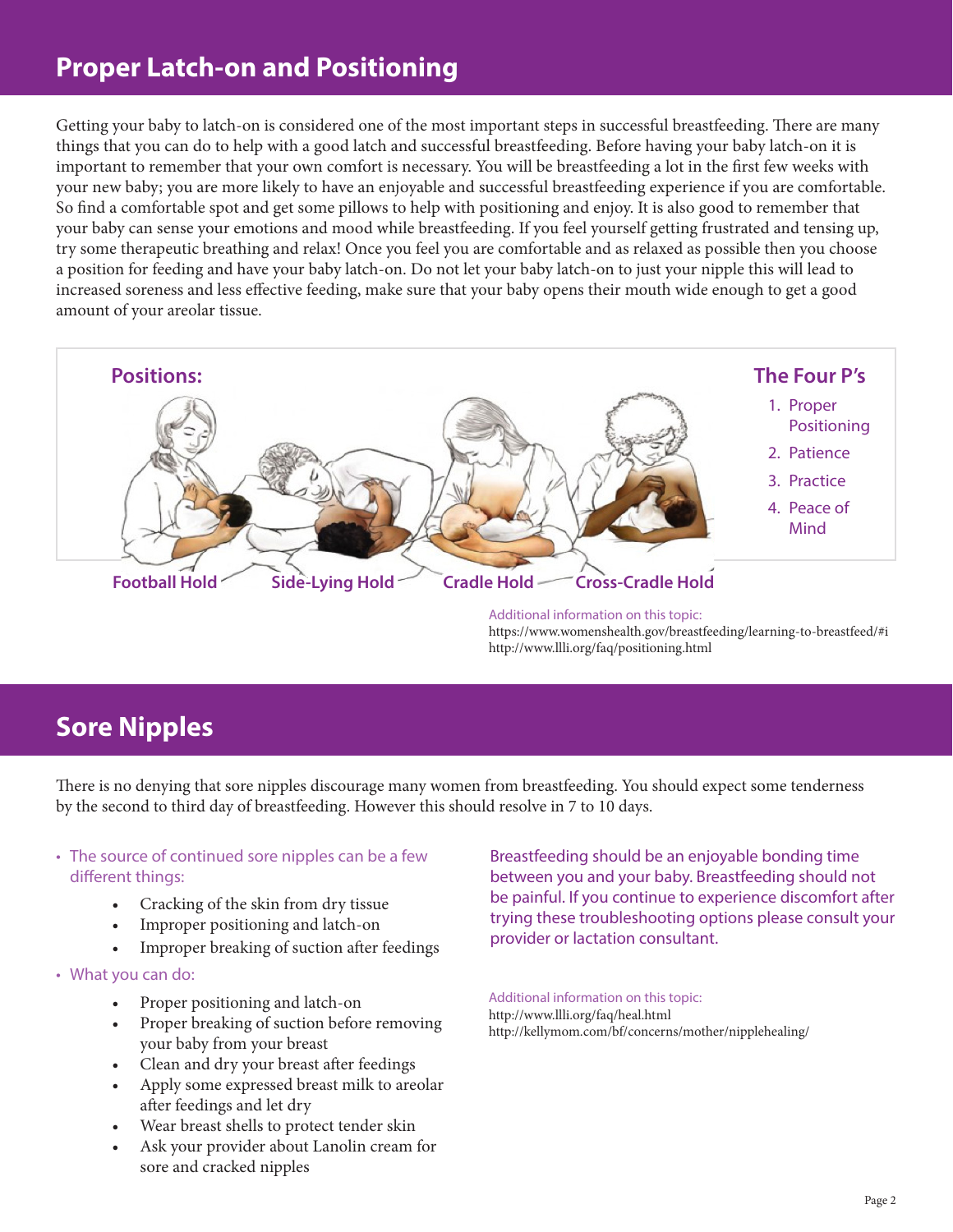Breastfeeding your infant takes time and dedication. In the first couple of weeks at home your baby will feed a lot, at least 8-12 times or more in 24 hours. Because breast milk is optimal nutrition for your infant, it is digested quicker

and easier than formula. Breastfed infants need to be fed more frequently than formula fed infants. Nursing "on demand" helps establish milk supply and lets your body know to produce more milk to feed your growing infant.

# *"All my baby wants to do is eat!"*

- When can I possibly have visitors then!? Everyone wants to see the new baby. Your baby on the other hand, likely only cares when the next meal is coming. If you are not entirely comfortable breastfeeding around your guests, visits may need to be limited in the first couple of weeks while milk supply is being established.
- Supplementation should especially be avoided in the first couple of weeks while milk supply is being established. Supplementing lets your body know that the baby does not need more milk and therefore you do not need to produce as much.



*Be sure to contact your infant's primary care provider if you are concerned about weight gain or infrequent wet/dirty diapers. If your milk supply is insufficient, your infant's primary provider or certified lactation consultant will have suggestions to ensure your infant is receiving adequate nutrition.*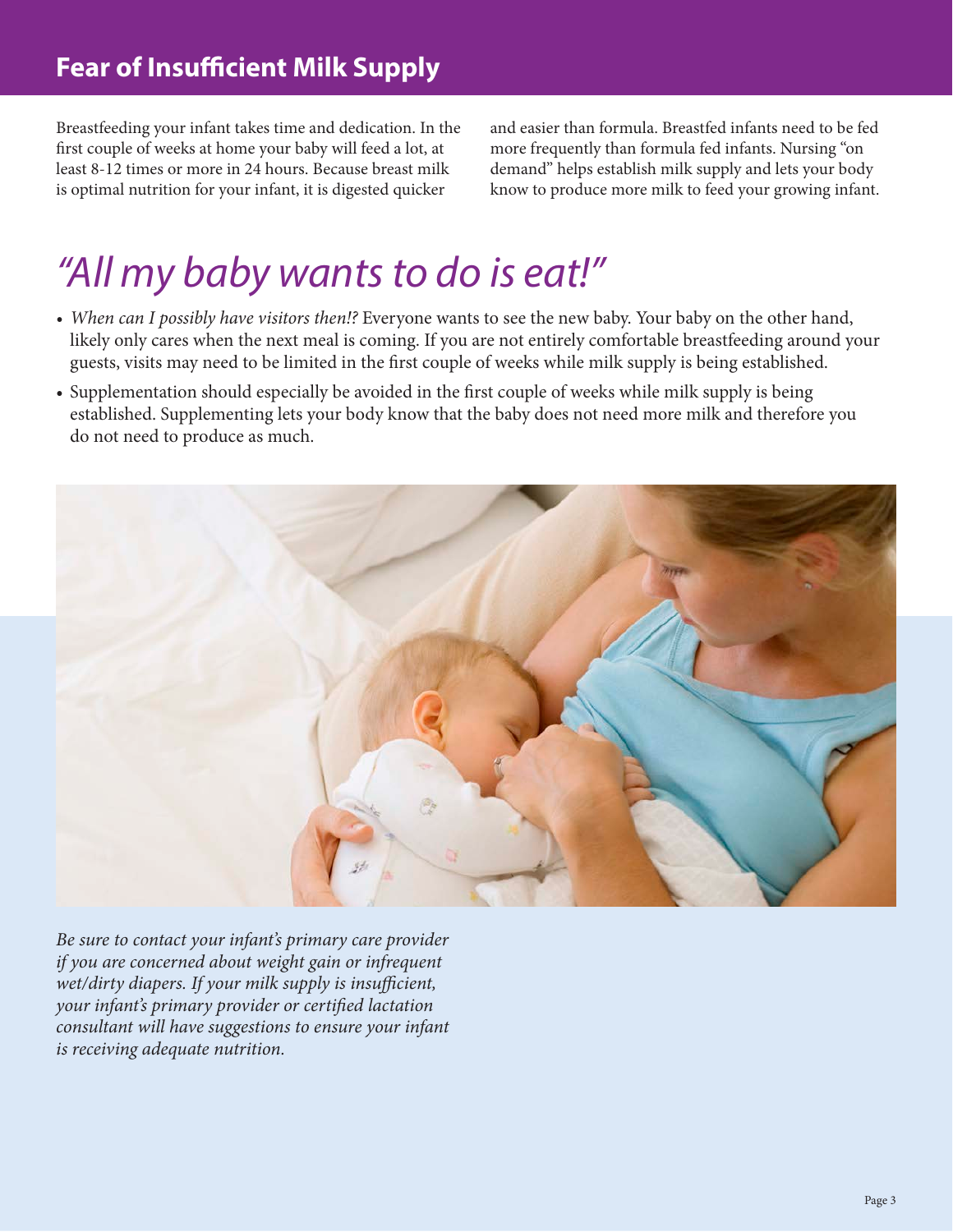- **• REMEMBER—**Breast milk should "come in" by day five. Until then your infant is receiving plenty of rich, thick, colostrum.
- Infants go through growth spurts that may last for days up to a week. This may result in increased frequency and/or length of feedings. Allowing the infant unlimited access to the breast lets your body know that more milk is needed to feed your growing babe. Supplementing should also be avoided at this time.
- Many babies have a strong desire to suck. They are also adjusting to their life outside of your womb and have a continuous need for close contact with you. Time at the breast snuggled in close to you helps them feel secure, even if they are not necessarily hungry.
- Mothers often think their milk supply is low when in reality it is not. If your infant is gaining weight and has an adequate amount of wet/dirty diapers, then your milk supply is sufficient (yay!)

- **• WEIGHT GAIN-**It is not uncommon for a newborn to lose up to 7% of his or her birth weight in the first few days. After breastfeeding is established an infant should gain 6oz per week. Be sure to follow up with you infants primary care provider in the first week to ensure weight gain is adequate.
- **• WET DIAPERS-** In the first few days of life an infant should have one wet diaper for each day of life (1 on day one, 2 on day two ect..). Once milk supply is established your baby should have 5-6 (or more) wet diapers in 24 hours.
- **• DIRTY DIAPERS-** The same is true for dirty diapers in the first few days of life (1 on day one, 2 on day two ect…). After day four your infant should have 3-4 loose stools the size of a quarter or larger per day.



#### Additional information on this topic:

http://www.lalecheleague.org/nb/nbmilksupplyissues. html?gclid=CNiq\_aSgrr0CFYFhMgodEToA\_g http://kellymom.com/bf/got-milk/supply-worries/ low-supply/

http://www.breastmilkcounts.com/breastfeeding.php

**TIP:** You are likely anxious to get back into your per-pregnancy jeans, but remember you need to eat enough calories to nourish your body AND make breast milk to nourish your baby's body. Breastfeeding mothers need 300-500 more (healthy) calories per day. Adequate fluid intake will also contribute to breastfeeding success.